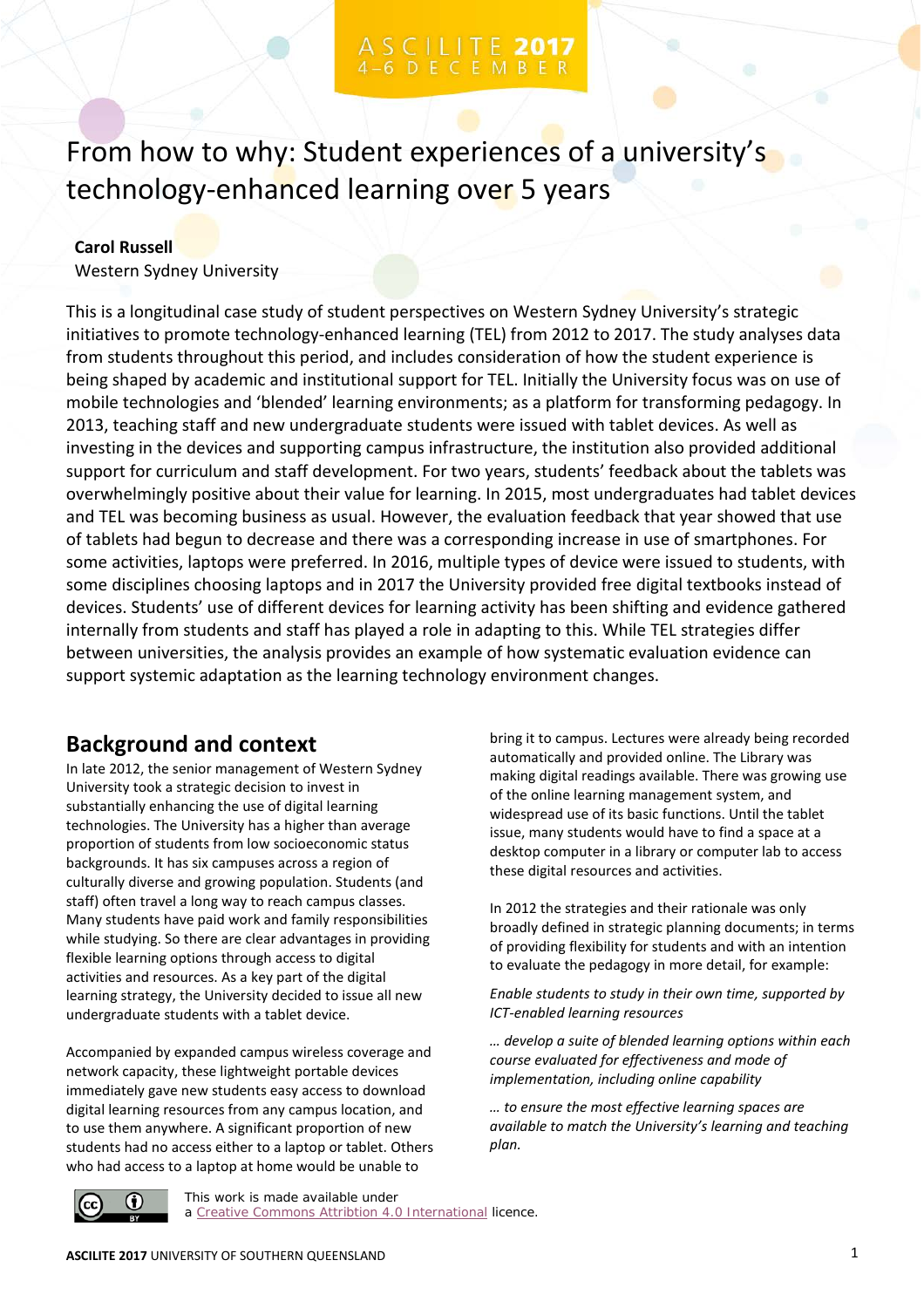*… each School will have a blended learning plan by September 2012 for implementation from 2013.* 

By 2015 the institutional strategic planning documents were much more specific about the value of TEL for the curriculum, and explicitly acknowledged the need to continue adapting in a changing environment:

*… will continue to provide high-quality, inclusive, diverse and technology-enhanced learning environments. It will develop greater flexibility in the types and modes of delivery in on-campus, online and blended educational programs.*

*Students will be able to access learning in flexible and responsive ways, including through individual and peer learning spaces on campus, in workplaces, in international settings and in virtual environments. The University will adopt new technologies to respond to the emerging needs of students and employers. The University will offer a suite of flexible approaches to course delivery ….*

The 2015 strategic plans explicitly link the use of TEL with curriculum innovation. Initially the focus of evaluation had been on tracking the impact of technology use on the student learning experience. A study across three universities in 2010 (Gosper, Malfroy, & McKenzie, 2013)

provided a starting point. It identified three aspects of technology provision for learning: institution-led (infrastructure, learning management systems, helpdesk support etc.), academic-led (how teachers use technology with their students) and student-led (devices and activities that students choose to use for learning). There has been a dynamic interaction between these three aspect over several years. In the process, several other aspects of the University's operations also had to adapt, including the evaluation process itself.

Earlier short papers document the development of the University's internal evaluation strategy (Russell, 2014, 2015; Russell & Qi, 2013). A book chapter (Russell, 2017) describes the introduction of tablet devices as a systemic catalyst for curriculum transformation. This paper provides a longitudinal overview of all the institution's strategic TEL initiatives and includes analysis of evaluation data from 2016. It traces the development of the University's strategic positioning of technology-enhanced learning. While the data presented and the analyses focus on using technology to enhance the student learning experience, and on the associated curriculum development work, the interactions with, and changes in, other aspects of institutional support are also described – the bottom three levels shown in Figure 1.



*Figure 1: A conceptual model for evaluating institutional TEL support*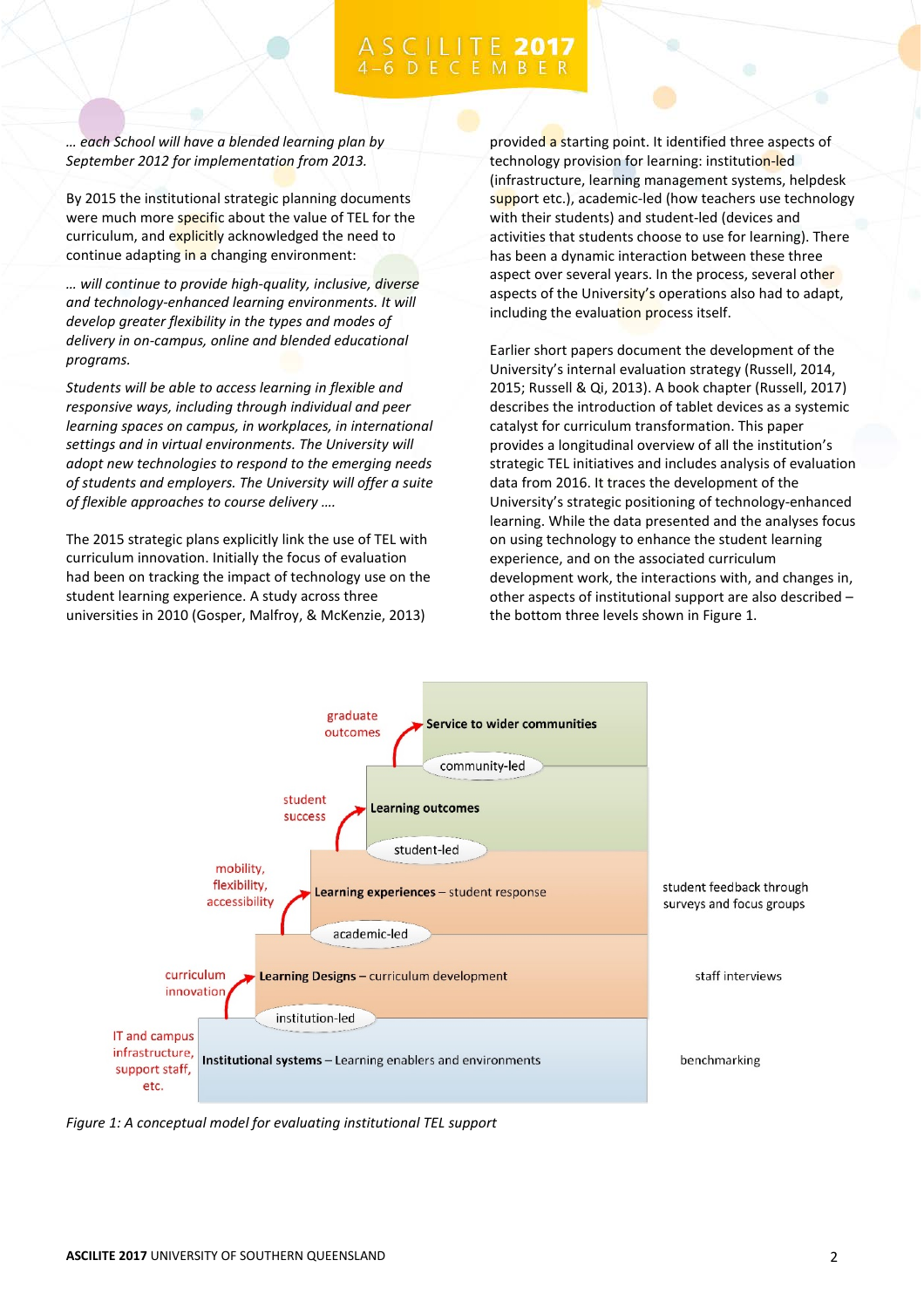# **Theoretical approach: complex adaptive systems**

Barnett (2000) describes the ways in which universities are complex systems operating in a super-complex environment. Learning and teaching in universities is multi-dimensional and dynamic. There are diverse cultures and practices. Decisions and processes affecting the development of the whole system happen at multiple levels, from senior executives to individual teachers and students within each discipline. An international study of how large diverse organizations adapted to technological and other changes in the 1990s explains the adaptive process in terms of complementarity theory, which draws on mathematical game theory (Pettigrew & Massini, 2003). Any organizational system with distributed decision making, such as a university with devolved discipline-based planning systems, will have complementary subsystems that cannot be changed in isolation. Attempts to introduce a new technology or a new process without changing any of the complementary subsystems will usually fail. The other subsystems, especially if well established and optimized for the status quo, will suddenly become sub-optimal and will fight the change to protect their own operations.

This explains some of the continued resistance to technology-related change in university teaching practices (Hiew & Chew, 2016). Russell (2014) provides a specific example where resistance to the introduction of 'blended learning' among academic staff was based on a perception, and in some cases the reality, of academic teaching workloads being measured solely in terms of time teachers spend in the classroom. Some teachers believed that if they shifted a proportion of their teaching to online mode, this would not be counted and they would be allocated yet more teaching work. Changing other subsystems such as those for defining, measuring and planning teaching work is needed as well as curriculum development support and technology provision.

The analysis of student perspectives on institutional change around introduction of TEL initiatives is framed as such an adaptation process. It tracks student responses as TEL strategies developed and adapted to a changing environment. While the focus is on the student learning experience, there is also a need to analyse how the developing institutional systems and learning designs are supporting student learning.

### Evaluation strategy

### **Scope and focus**

The ACODE benchmarks provide a framework for further clarifying the scope and focus for evaluating institutional support for TEL. The 8 benchmarks cover:

- 1. Institutional policy and governance
- 2. Institutional planning and quality improvement
- 3. IT systems, services and support
- 4. Application of TEL in the curriculum
- 5. Staff professional development
- 6. Staff support
- 7. Student training
- 8. Student support

The main focus of this study is on the application of TEL in the curriculum, and on how this shapes the student learning experience. However, the University is a complex and highly interconnected system, where there are devolved decisions about discipline curricula supported by institution-wide infrastructure, policies and organisational processes. So even though the key evaluation questions centre on the student experience, it is necessary to consider other influencing factors. Qualitative analysis of the student comments from the 2010 survey cited above showed that students were often dissatisfied with their teachers' ability to use technology effectively to support student learning (Russell, Malfroy, Gosper, & McKenzie, 2014). Broader studies have reflected a similar pattern. A later US-based international study (Brooks, 2016, p. 6) noted that:

*In addition to infrastructural considerations (i.e., reliability of Wi-Fi, network performance), students' technology experiences are shaped by their perceptions of the adequacy of their instructors' technology skills, their attitudes toward technology, and their belief that technology used in class will benefit them in their chosen careers.*

# **Methodology and methods**

The overall methodology for this longitudinal study is framed as action research, a well-established approach for evaluation in higher education, both at the level of individual practitioners and for institutional change (e.g. Bhattacharya, Cowan, & Weedon, 2000; Laurillard, 2008; Trevitt, 2005). Kemmis (2010) explores how action research shapes history by changing what is done. This longitudinal study is looking at the recent history of one university, through the lens of changing annual evaluation data from students and staff experiencing technologyrelated change in how they learn and teach. Action research involves cycles of action, planning, implementation and reflection on outcomes. For each year after 2012, there were cycles of gathering information, which varied depending on the main initiatives (and resources available) that year.

This was a mixed method study (Cresswell, 2009), collecting both quantitative data to identify broad patterns and qualitative data to find out about some of the underlying mechanisms and changes.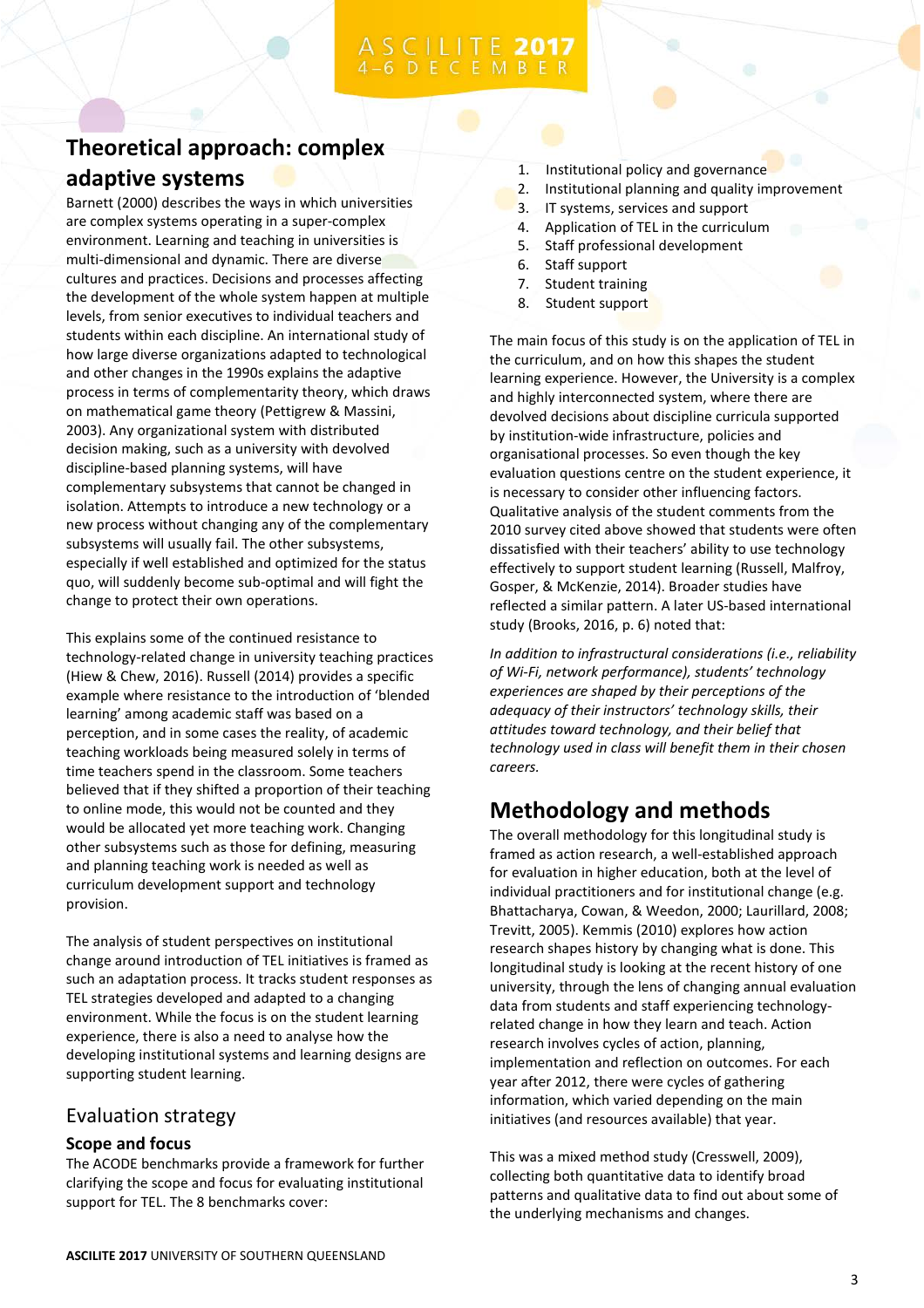| Table 1: Action research cycles aligned with institutional support initiatives |  |
|--------------------------------------------------------------------------------|--|
|--------------------------------------------------------------------------------|--|

| <b>Institutional initiatives</b>                                                                                                                                                                                                                                                                                                                                                                                                        | <b>Evaluation methods used</b>                                                                                                                                                                                                                                                                                                                  |
|-----------------------------------------------------------------------------------------------------------------------------------------------------------------------------------------------------------------------------------------------------------------------------------------------------------------------------------------------------------------------------------------------------------------------------------------|-------------------------------------------------------------------------------------------------------------------------------------------------------------------------------------------------------------------------------------------------------------------------------------------------------------------------------------------------|
| 2013<br>Initial issue of tablets to new undergraduate students and<br>permanent teaching staff.<br>Institution-wide program of support for use of mobile devices,<br>focusing on use in 1st year undergraduate classes initially<br>Educational design support teams placed in disciplines.                                                                                                                                             | Survey of all 1st year UG students, asking questions<br>on device use and technology-enhanced learning<br>(TEL) activities.<br>Focus groups with a cross-section of 1 <sup>st</sup> year<br>undergraduate students.<br>Interviews with a cross-section of staff teaching 1st<br>year classes and/or preparing for teaching 2nd year<br>in 2014. |
| 2014<br>New undergraduate students again issued with tablet devices, and<br>some also provided for sessional staff.<br>Continued support for use of mobile devices and for educational<br>design, including all study levels, centrally and within disciplines<br>Investment in infrastructure (collaborative learning spaces,<br>informal learning spaces, enhanced network and wireless<br>capacity)<br>Introduction of summer terms. | Survey of 1st and 2nd year UG students on TEL<br>Additional survey questions (for all undergraduate<br>students) requested by students on preferred study<br>modes and flexibility needs.<br>ACODE benchmarking: using benchmarks 1, 4 and 6.                                                                                                   |
| 2015<br>New strategic plan for 2015-2020 emphasises the student-centred<br>goal, and clarifies the role of TEL in this<br>Continued funding for discipline-based educational design support<br>for further 3 years<br>Continued enhancement of campus learning spaces and IT<br>infrastructure. More fully online programs.                                                                                                             | Survey of all UG students on TEL<br>Interviews with a cross-section of staff similar to<br>2013 (including some previous interviewees for<br>direct comparison of change)<br>Student survey data available on institutional<br>dashboard, with text analytics on comments.                                                                      |
| 2016<br>Disciplines choose which devices are issued to new students<br>Pilot of new Learning Studios for a new campus.                                                                                                                                                                                                                                                                                                                  | Revised shorter survey focusing on how students<br>were using each of their devices.<br>ACODE benchmarking: using benchmarks 3, 4 and 8                                                                                                                                                                                                         |
| 2017<br>Instead of devices, students are all provided with free digital<br>textbooks.<br>New campus opened, with Learning Studios, no lecture halls.                                                                                                                                                                                                                                                                                    | Revised routine surveys on study units introduced,<br>with question on TEL use.<br>Learning Studio evaluation underway.                                                                                                                                                                                                                         |

The qualitative methods showed why students and staff were responding in particular ways to the introduction of TEL. Table 1 lists the annual cycles, showing the main institutional initiatives each year to support TEL and the evaluation methods used that year.

Quantitative responses to survey questions were displayed graphically in reports and in 2103 and 2014 there was also a statistical analysis to find out whether there were any significant differences between disciplines in the responses. Qualitative data from survey comments, student focus groups and staff interviews were analysed thematically using NVIVO software. However, in 2015 the text analytics programming used to identify themes in the student comments routine student surveys was updated to search for new vocabulary around technology enhanced learning (drawing on earlier manual thematic analyses for this project). The results presented below are primarily the quantitative responses to multiple choice questions tracked across several years, along with data from student focus groups. A full description and analysis of the large volume of qualitative data from the survey questions will require a separate paper. However, to aid the analysis, a short summary of results from student

focus groups and staff interviews is included, as is information from the ACODE benchmarking of institutional TEL support.

# **Results**

The results of the study are presented here as a chronological summary of information gathered on the student experience. Also included are overviews of the academic and institutional perspectives to support an analysis of the student experience that includes the three lower levels in Figure 1.

## Student experience

### **Student focus groups in 2013**

Transcripts from focus groups with 42 first year students across different disciplines and campuses were analysed thematically. The themes identified were grouped under three categories: institution-led aspects of technology, academic-led use of technology and student-led uses of technology. Table 2 lists the number of comments coded for each of the major themes identified within each category.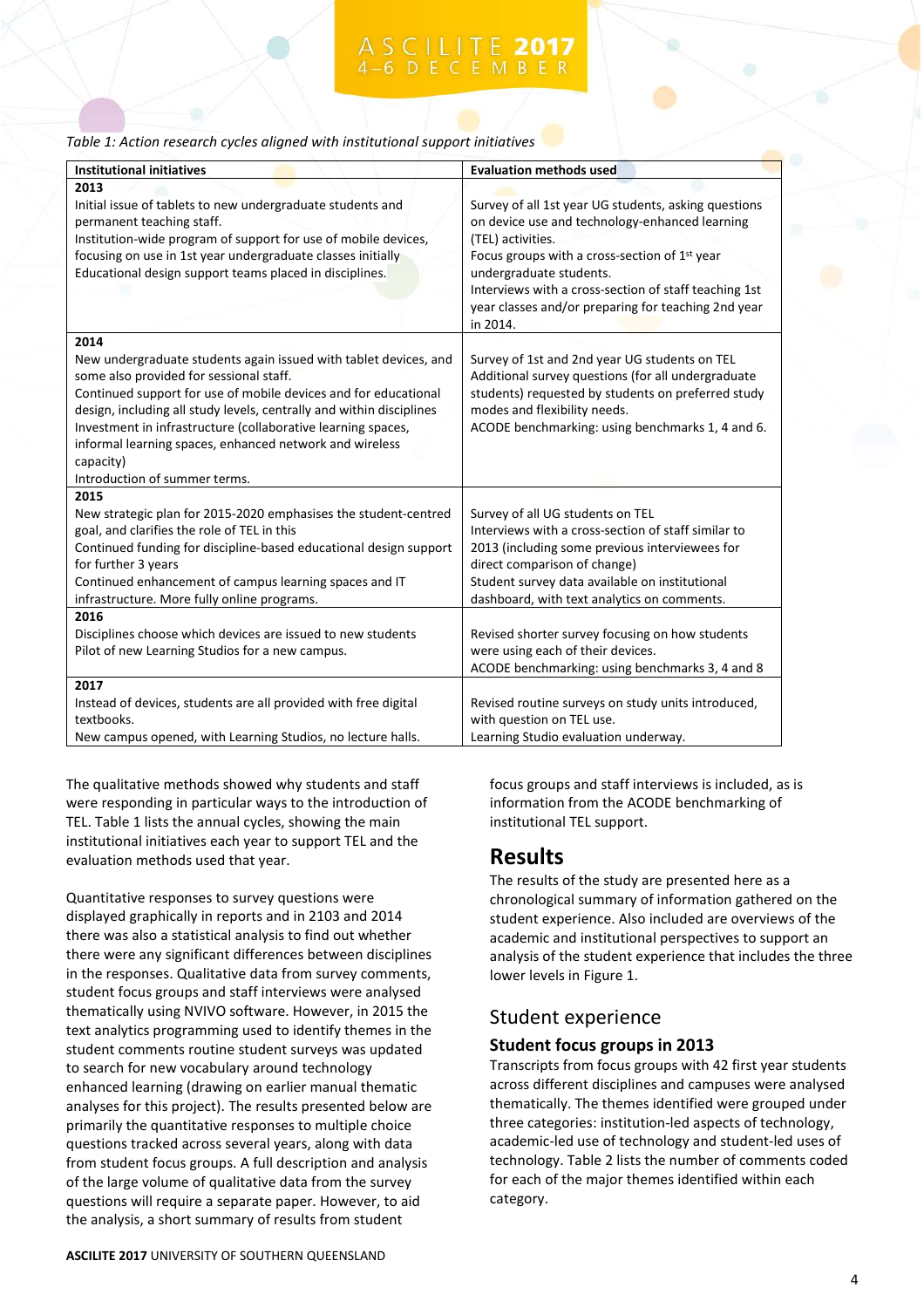| Table 2: Thematic analysis of student focus group transcripts from 2013 |  |  |  |  |
|-------------------------------------------------------------------------|--|--|--|--|
|-------------------------------------------------------------------------|--|--|--|--|

| <b>Theme</b>                         | sub-themes (most frequent 1st)                                                                                                                                            | no of comments for theme (subthemes) |
|--------------------------------------|---------------------------------------------------------------------------------------------------------------------------------------------------------------------------|--------------------------------------|
| Institution-led technology use       |                                                                                                                                                                           |                                      |
| institutional systems                | Online learning management system,<br>wifi, computers on campus                                                                                                           | 60 (23, 22, 9)                       |
| tablet advantages                    | Accessibility, flexibility and mobility,<br>portability                                                                                                                   | 34 (14,11,8)                         |
| tablet disadvantages                 | incompatibility                                                                                                                                                           | 22 (17)                              |
| Academic-led technology use          |                                                                                                                                                                           |                                      |
| teacher use of technology            | video recordings and podcasts                                                                                                                                             | 42 (9)                               |
| teacher use of tablets               | tablets in class, for content delivery,<br>general usefulness                                                                                                             | 33(11,6,6)                           |
| problems with teacher technology use | poor teacher skills, prefer classroom to<br>online                                                                                                                        | 22(17,5)                             |
| Student-led technology use           |                                                                                                                                                                           |                                      |
| use of tablets                       | Notetaking, watching lecture recordings<br>or live lectures, email, reading, Facebook<br>for learning, organise study schedules,<br>storing of learning materials, online | 200(31,27,27,26,22,17,12,12,7)       |
|                                      | quizzes, group work, classroom work                                                                                                                                       |                                      |
| use of other devices                 | where students don't use tablets,<br>syncing files between devices, laptops,<br>campus computers, file sharing with<br>others, smartphones                                | 99 (50,19,15, 10, 8,6)               |
| discipline-specific technology use   |                                                                                                                                                                           | 42                                   |
| students' own technology skills      |                                                                                                                                                                           | 14                                   |

### **2013 student survey**

The survey run in 2013 used a subset of the questions used by Gosper et al. (2013), so that responses from this university could be compared with those in 2010. In this survey, first year undergraduate students were asked not only how often they used a range of technologyenhanced learning activities and technological tools, but also which type of device they used to access these. There were also some additional questions about the perceived value of the tablet devices they had been issued with. There were 740 responses, around 6% of the total population invited.

The responses to the questions about tablet use indicated that most students who have tablets were using them in all of their study units. They believed that the use of mobile technologies in their study help both their learning and their future careers. Many also believed the tablets helped with collaborative work. However, teacher use was variable. Some teachers were running activities in which students use tablets daily or weekly, while others are not using them at all.

The survey asked students how often they took part in 15 different online learning activities as a required part of their course of study. The most frequent activities were accessing Library resources, podcasts/vodcasts created by teachers, and social networking/sharing websites, with many students accessing these at least several times a week.

There was a difference in the devices they are using for these activities. Tablets were by far the most commonly used device for all activities except accessing library resources and creating web pages, where laptops or desktops were more often used. In questions about use of the online learning management system tools, again the tablet was the most frequent access device, apart from assignments and quizzes, which stood out as mainly done on laptops or desktops.

The survey also asked about use of online communication tools for study. Compared to 2010, students were using email much less in 2013, and had moved to social network sites, messaging and chat for communication with each other.

Comparison between disciplines showed some significantly different responses to question on teacher use of tablets, and on teachers' levels of skills with technology. In one case higher use and better teacher skills could be traced to a group that had issued teachers with tablet devices a year earlier than the rest of the University. In another there had been a new curriculum that had completely replaced large lecture classes with online activity, and had only small group tutorials and practical work.

### **2014 student survey**

The same survey questions were used in 2014, and extended to both  $1<sup>st</sup>$  and  $2<sup>nd</sup>$  year students, to reflect the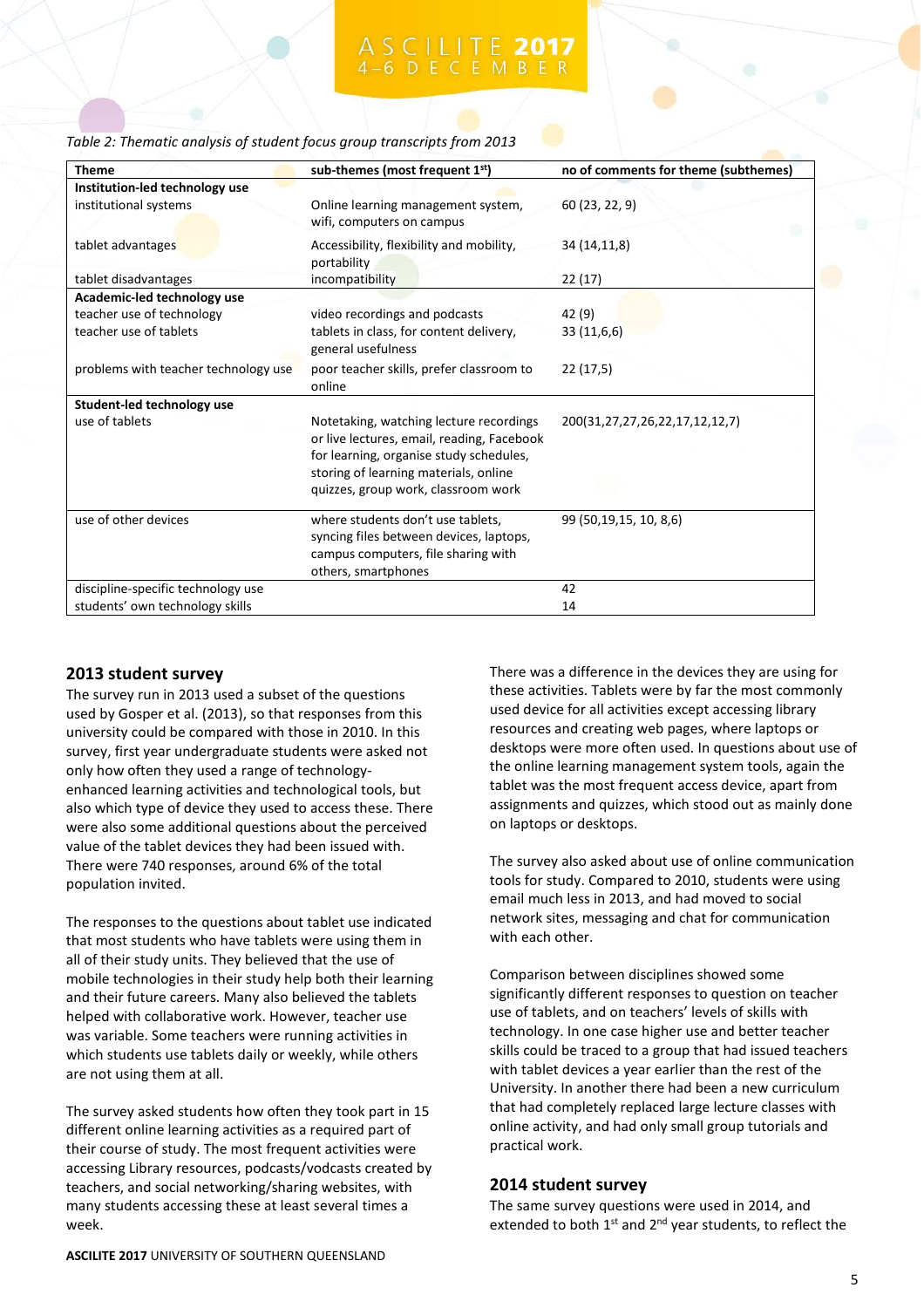fact that the majority of both cohorts had been issued with tablets, and the curriculum changes were being rolled out to higher years. This time there were extra questions requested by student representatives, on preferences between fully online, face to face or blended study modes. There was also a question on what 'flexibility' means for students. All undergraduate students were invited to respond to the additional questions and there were 3141 responses, representing about 10% of the undergraduate population.

The responses on preferred study modes were ambiguous, in that there was a significant overlap from those responding positively to the 'face-to-face' only option and also the 'online only' option. Thematic analysis of the comments on flexibility gives some insight. The themes on flexibility were of two broad types: reasons for needing flexibility and types of flexibility. Paid work was the most frequent reason given for needing flexibility. Other comments mentioned time management in general or family responsibilities. The types of flexibility sought are consistent with the multiple choice responses, in that availability of both face to face and online options and ability to study any time were the two most common themes.

In the main survey for 1st and 2nd year students, the responses were broadly similar to those in 2013, apart from the fact that his time there were no significant differences between discipline groups, with previously lower groups now showing greater use and teacher skills with technology.

### **2015 student survey**

In 2015 all undergraduate students were invited to complete the core survey questions (i.e. excluding those about study modes). This time there were 2366 responses, representing 6.3% of the total undergraduate population.

Figure 2 shows a summary over 3 years of the frequency with which 1<sup>st</sup> year students report using various types of online learning activity. Figure 3 shows the corresponding data on the devices used for these activities. While the use of online resources from the Library has increased, use of other online activity has decreased. The reduction in tablet use for study activities is mirrored almost exactly by an increase smartphone use (Figure 4).

The quantitative results are summarised in Figure 5. They show that students are using computers and smartphones more than tablets for daily study activities, and particularly for accessing the LMS. It also appears that most of the online activity is taking place through the LMS. Tablets and smartphones are still preferred for access to information, while computers are preferred for online and creating activities. For collaboration, phones are dominant.

### **2016 student survey**

In 2016 the survey questions were reconfigured to shorten the survey, combining the various detailed lists of online learning activity types into four categories: accessing information, online activities, collaboration and creating. The shorter survey took about 5 minutes (rather than the previous 10 minutes) to complete and this time there were 3793 responses, or 10% of the population.

The quantitative results are summarised in Figure 5. They show that students are using computers and smartphones more than tablets for daily study activities, and particularly for accessing the LMS. It also appears that most of the online activity is taking place through the LMS. Tablets and smartphones are still preferred for access to information, while computers are preferred for online and creating activities. For collaboration, phones are dominant.

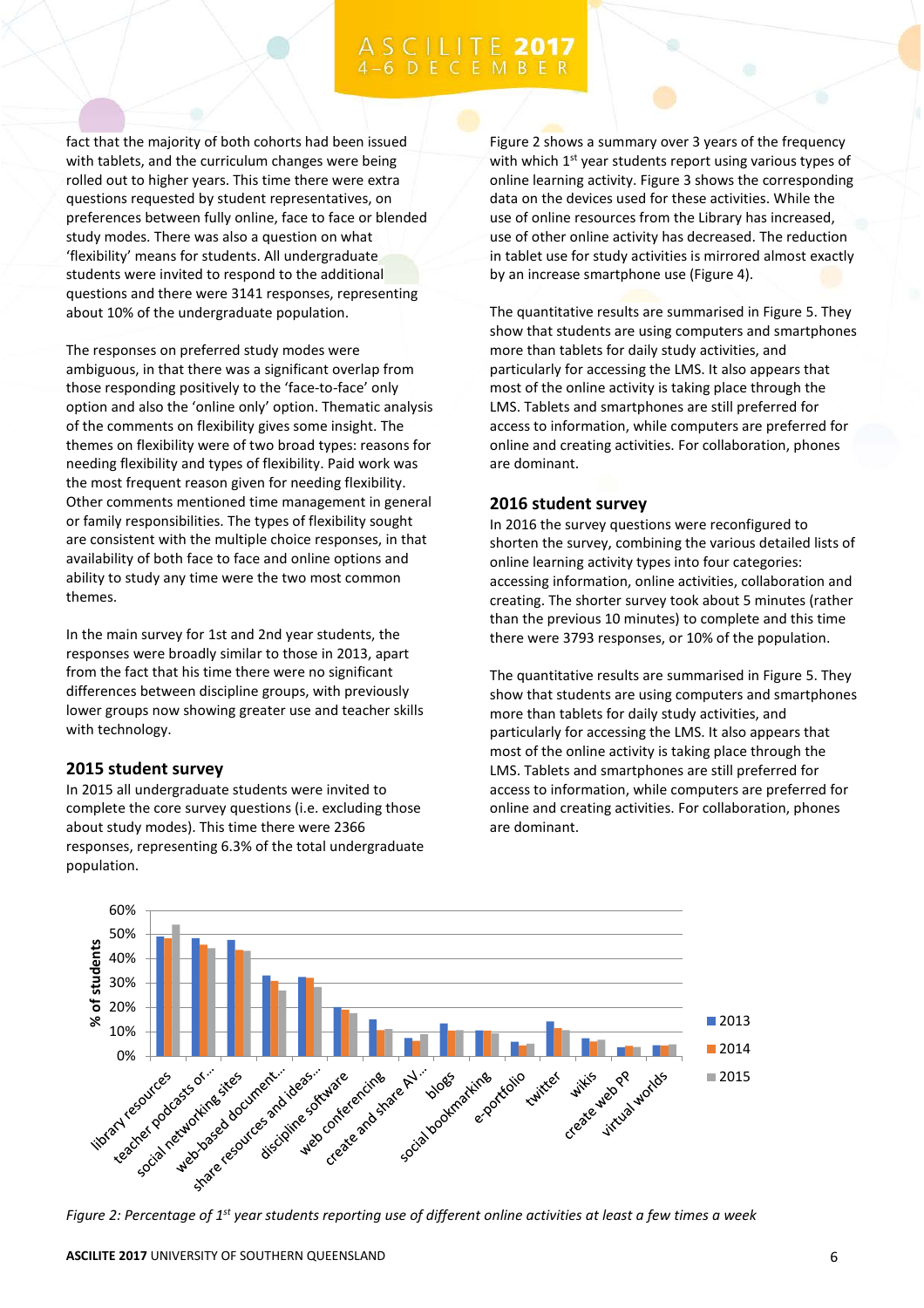

*Figure 3: Tablet use for various study activities: changes from 2013 to 2015*



*Figure 4: Smartphone use for various study activities: changes from 2013-2015*



*Figure 5: Device use for study activities (upper graphs) and accessing the LMS in 2016.*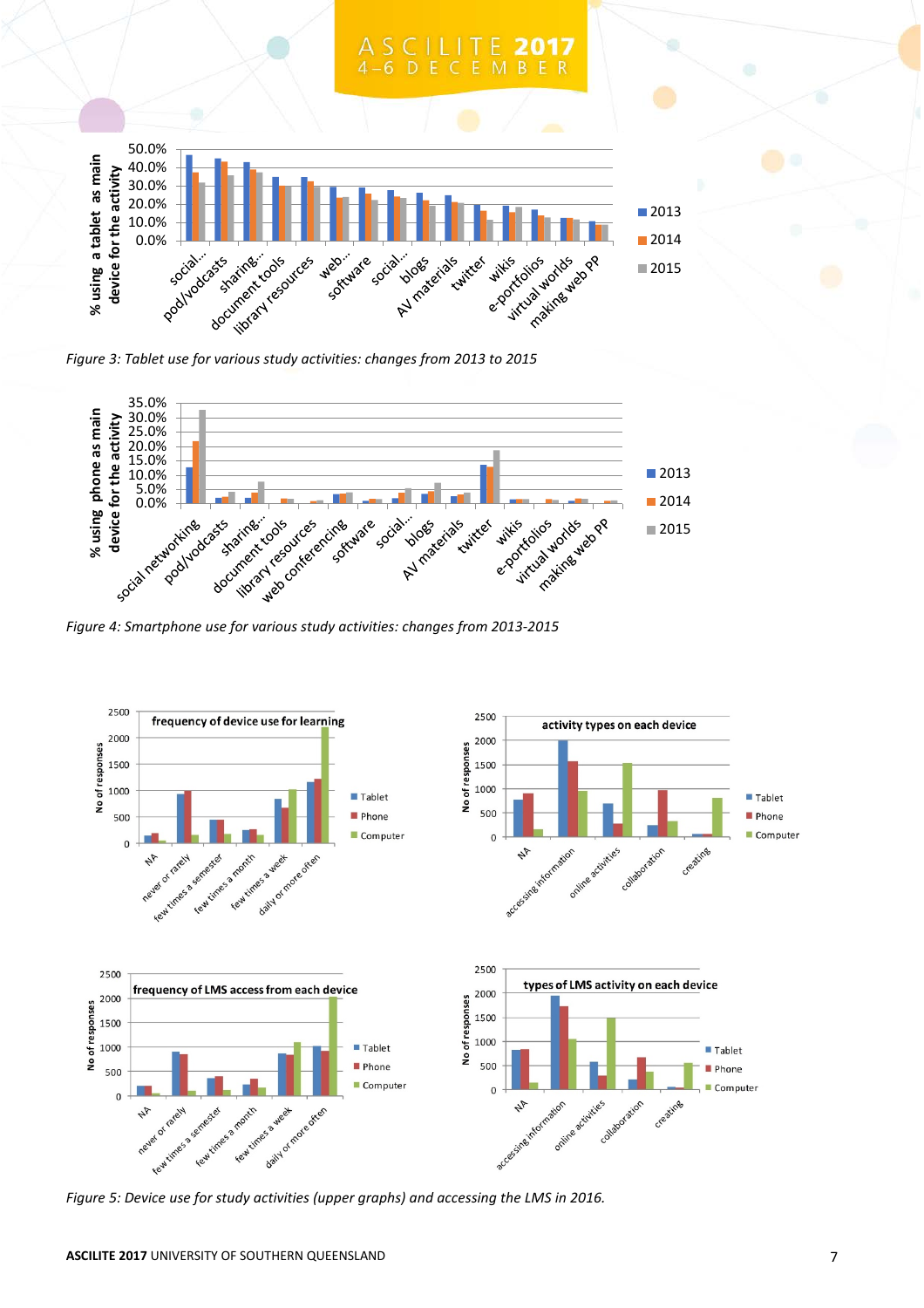# **ILITE 2017**

### **2017 student surveys**

During 2016 there was a review and redesign of the standard student feedback surveys for study units. The questions were updated to match current approaches to teaching and educational design. The survey has been shortened and simplified, with the aim of improving response rates, and launched on a new software platform. The new survey was introduced at the beginning of 2017. One aim of the redesigned questions was to clarify feedback on the learning designs in each study unit, including use of technology. This may obviate the need for separate TEL survey questions, as mining of the large volume of data available from other routine surveys is now feasible.

## Academic and institutional support for TEL

### **Academic perspective**

Data on the changing perspectives of academic staff came from total of 19 semi-structured interviews with staff in December 2013 (end of the first year of the Blended/mobile learning strategy) and in mid-2015 (final year of the 3-year program). The data was analysed thematically under the same three categories as used for the student focus groups shown in Table 2 above: institution-led, academic-led and student-led technology use. Between 2013 and 2015 the academic-led themes shifted to show a greater emphasis on learning activity design and evaluation. Discussion of the impact of summer terms and fully online is also more frequent in 2015.

The analysis reflects a shift away from focusing on tablets (as a device) and staff development between 2013 and 2015. There are also fewer references to (external) curriculum development drivers and more to schoolbased support. This, and a rise in references to specific software and infrastructure services, may be related to the increased focus on designing learning activities. In other words, the results of the thematic analysis are consistent with a shift from individual teaching activities and devices to teamwork with support staff on learning designs using institutional tools. Staff reports on student activity have changed little except that the 2013 perception of students' lack of IT skills had disappeared in 2015.

Comparison of how repeat interviewees discussed the same themes in 2013 and 2015 reflects a more assured approach to teaching with technology, both online and with mobile devices in class. Staff development and school based support are being used to good effect, but are not always accessible. In 2015, both the summer terms and fully online options are driving curriculum change in campus-based semester teaching. However, teaching staff are still adjusting to the workload and skills involved. One continuing challenge is finding time to develop skills and practices further.

### **Institutional perspective**

The ACODE Benchmarking exercise in 2014 confirmed that the university had a clear strategy for TEL support (benchmark 1) and was making progress on integrating effective technology use with curriculum development (benchmark 4). However, the review of staff support (benchmark 5) suggested that further evaluation of this would be useful. In 2016 the choice of benchmarks reflected the new strategic plans, and in particular the renewed and more explicit focus on providing a technology-rich and effective student learning experience.

The introduction of summer terms in 2014-15 (shorter and in many cases making more intensive use of the online environment) provided an additional impetus for redesigning the standard semester to include more blended study modes. Educational design support teams were able to help with this. Also during this period there was an institutional program to introduce fully online programs for distance/external students, as a separate initiative. While these programs are not directly experienced by the majority of the students, who were studying on campus in blended mode, some of the academic staff were teaching across the different modes.

An institutional strategy review in 2015 consolidated and clarified senior level commitment to continuing support for TEL. This was reflected not only in some specific strategic objectives, but also in continued funding for discipline-based educational design support teams.

By 2017, there had been a further shift in priorities, with the provision of new learning spaces – embodying the use of technology supported collaborative learning in the structure of new buildings. During 2016, pilot learning spaces for a new campus drove curriculum change to accommodate a shift away from lectures and towards greater use of technology-rich collaborative learning. Discipline-specific evaluations showed how these spaces could support new types of learning activity (e.g. Shrestha, Wang, & Russell, 2016). In 2017 there is a new institution-wide curriculum renewal project, aiming to simplify study pathways and clarify links to  $21^{st}$  century employability.

At the time of writing, a new institutional survey policy is being developed, to promote better use of data from institutional surveys and reduce the number of student surveys. It is hoped this will both improve data management and analysis and increase student response rates for institutional surveys.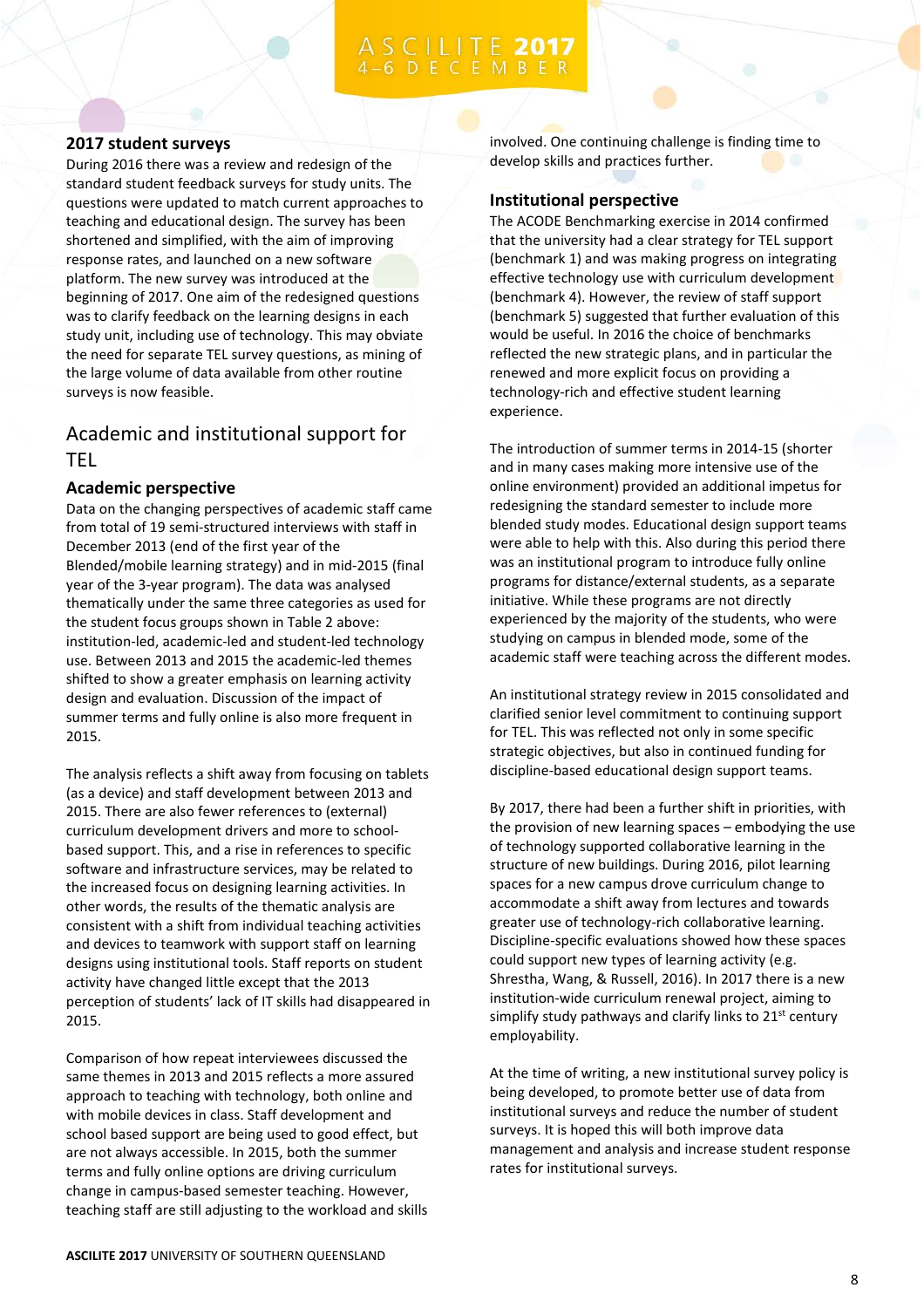# **Analysis and conclusions**

The student feedback data over the five years covered in this study shows that the issue of tablet devices clearly worked well as a stimulus for curriculum innovation and a shift away from traditional classroom focused teaching practices towards use of online media for delivering information and more active work in class. However, the devices themselves became less important as the technology landscape shifted. More and cheaper tablet devices appeared on the market and smartphones became smarter and bigger. The trend to greater use of smartphones for learning is part of an international pattern in which students have access to multiple devices. The ECAR study in 2016 (Brooks, 2016, p. 6) noted that:

*Laptops continue to be the academic workhorse for students. Academic usage of smartphones by students increased by 9 percentage points since 2015, but tablet usage continues to decline. … but wearable technology ownership more than doubled in the past year.*

This longitudinal review of student feedback, has linked the student experience with associated academic and institutional changes that accompany each cycle of evaluation. It shows that considerable and continuing effort and resource are being dedicated to continued adaptation; to keep up with changing use of the available technologies by students. The provision of devices was a kick-start, but the devices themselves, and the accompanying IT systems (the 'how') have become less a focus of attention than the 'why', or the curriculum transformation. The evidence shows that students are now using multiple devices in different ways, and that one of the main uses is still to access information for study. Provision of free academic digital information sources has replaced provision of access devices. Technology-rich campus environments are promoting shifts towards more active learning models. Student use of technologies for learning is continuing to evolve.

For the University, continued adaptation to new learning technologies is becoming 'business as usual'. This is also reflected in the move towards evaluating TEL through the mainstream student surveys, rather than running separate surveys. Western Sydney University, like several others in Australia, would fall into the 'extra-large' category internationally. It has large-scale institutional support systems that are not always as easy to reconfigure as they might be in a smaller college. So adaptation to new technologies requires evidence to support the planning and investment required. The student experience data presented here is only one perspective on a large institution-wide systemic adaptation. The paper touches on a few of the other parts but does not fully describe them.

One clear message is that universities, especially larger ones, need continually to gather, analyse, disseminate and respond to evidence of changes in the way students are using technology to support their learning. The main challenges in evaluating and adapting university learning and teaching systems are in connecting evidence from the student experience with academic curriculum development activity. Without healthy feedback systems, the academic-led component of the technology provision will lag too far behind and become detached from students' use of technology.

# **References**

- Barnett, R. (2000). *Realizing the University in an age of supercomplexity*: Society for Research into Higher Education and Open University Press.
- Bhattacharya, B., Cowan, J., & Weedon, E. (2000). Action Research: A Means to More Effective Teaching and Learning. *Innovations in Education and Training International, 37*(4), 314-322.
- Brooks, D. C. (2016). *ECAR study of undergraduate students and information technology, 2016*. Retrieved from Louisville, CO
- Cresswell, J. W. (2009). *Research Design: quantitative, qualitative and mixed methods approaches* (3rd ed.): Sage.
- Gosper, M., Malfroy, J., & McKenzie, J. (2013). Students' experiences and expectations of technologies: an Australian study designed to inform design and development decisions. *Australasian Journal of Educational Technology, 29*(2), 268-282.
- Hiew, F. C., & Chew, E. (2016). Seams remain in seamless learning. *On the Horizon, 24*(2), 145-152.
- Kemmis, S. (2010). What is to be done? The place of action research. *Educational Action Research, 18*(4), 417-427.
- Laurillard, D. (2008). The Teacher as Action Researcher: Using Technology to Capture Pedagogic Form. *Studies in Higher Education, 33*(2), 139-154
- Pettigrew, A. M., & Massini, S. (2003). Innovative forms of organizing: trends in Europe, Japan and the USA in the 1990s. In A. M. Pettigrew, R. Whittington, L. Melin, C. Sanchez-Runde, F. A. J. v. d. Bosch, W. Ruigrok, & T. Numagami (Eds.), *Innovative forms of organizing: international perspectives* (Vol. 1st, pp. 1-32;). London, Thousand Oaks, New Delhi: Sage Publications.